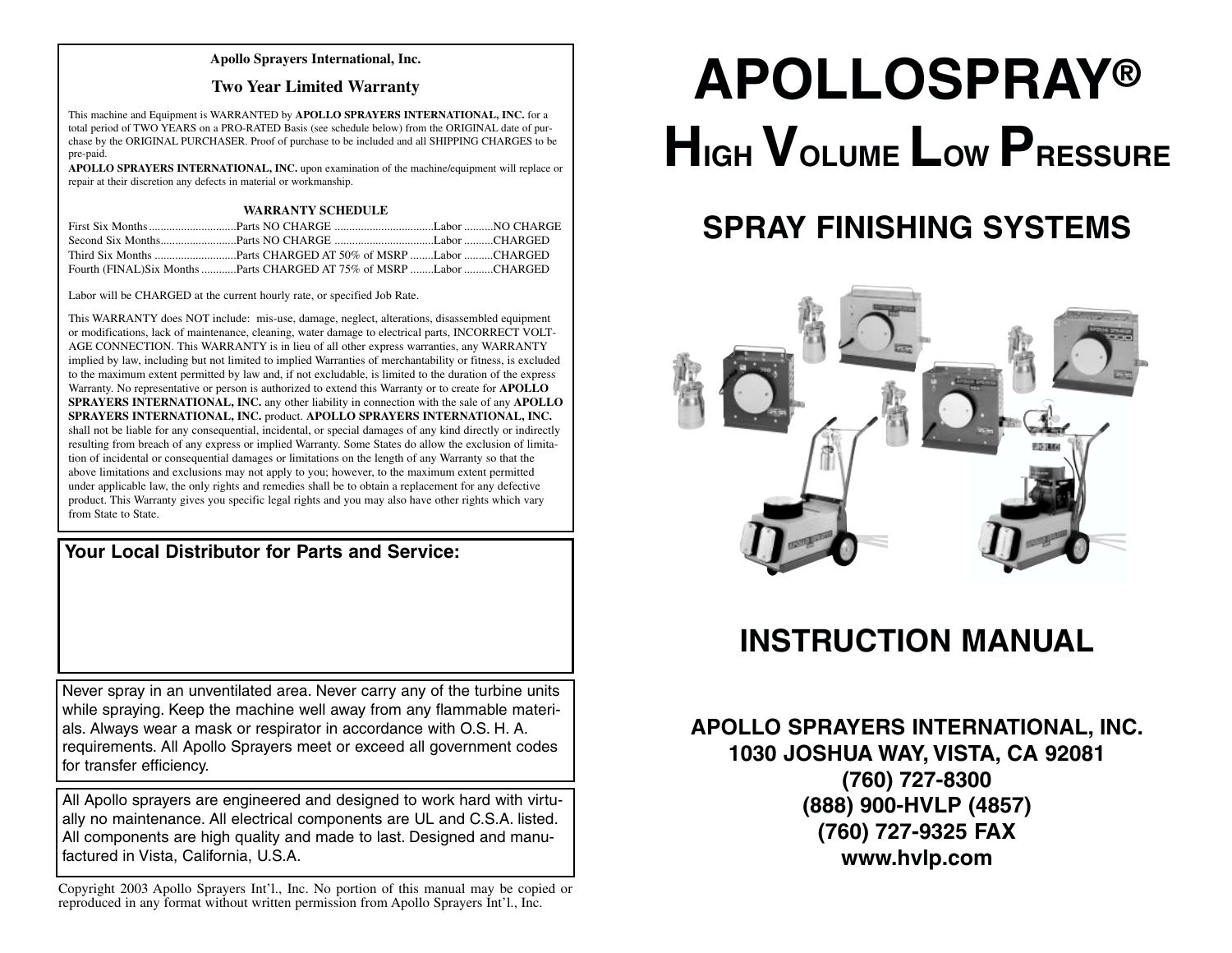#### Table of Contents **A4113 DIAGRAM 6**

| Familiarizing Yourself With Your Apollo Multi-Task™ Spray Gun 5     |  |
|---------------------------------------------------------------------|--|
| Optional Accessories for Apollo Multi-Task™ Turbine Spray Guns 6    |  |
|                                                                     |  |
|                                                                     |  |
|                                                                     |  |
|                                                                     |  |
|                                                                     |  |
|                                                                     |  |
|                                                                     |  |
|                                                                     |  |
|                                                                     |  |
| Keeping Your Apollo Multi-Task™ Spray Gun In Good Working Order  13 |  |
|                                                                     |  |
|                                                                     |  |
|                                                                     |  |
|                                                                     |  |
|                                                                     |  |
|                                                                     |  |
| Record of Turbine and Spray Gun Maintenance 18                      |  |
|                                                                     |  |
|                                                                     |  |
|                                                                     |  |
|                                                                     |  |
|                                                                     |  |
|                                                                     |  |
|                                                                     |  |
|                                                                     |  |

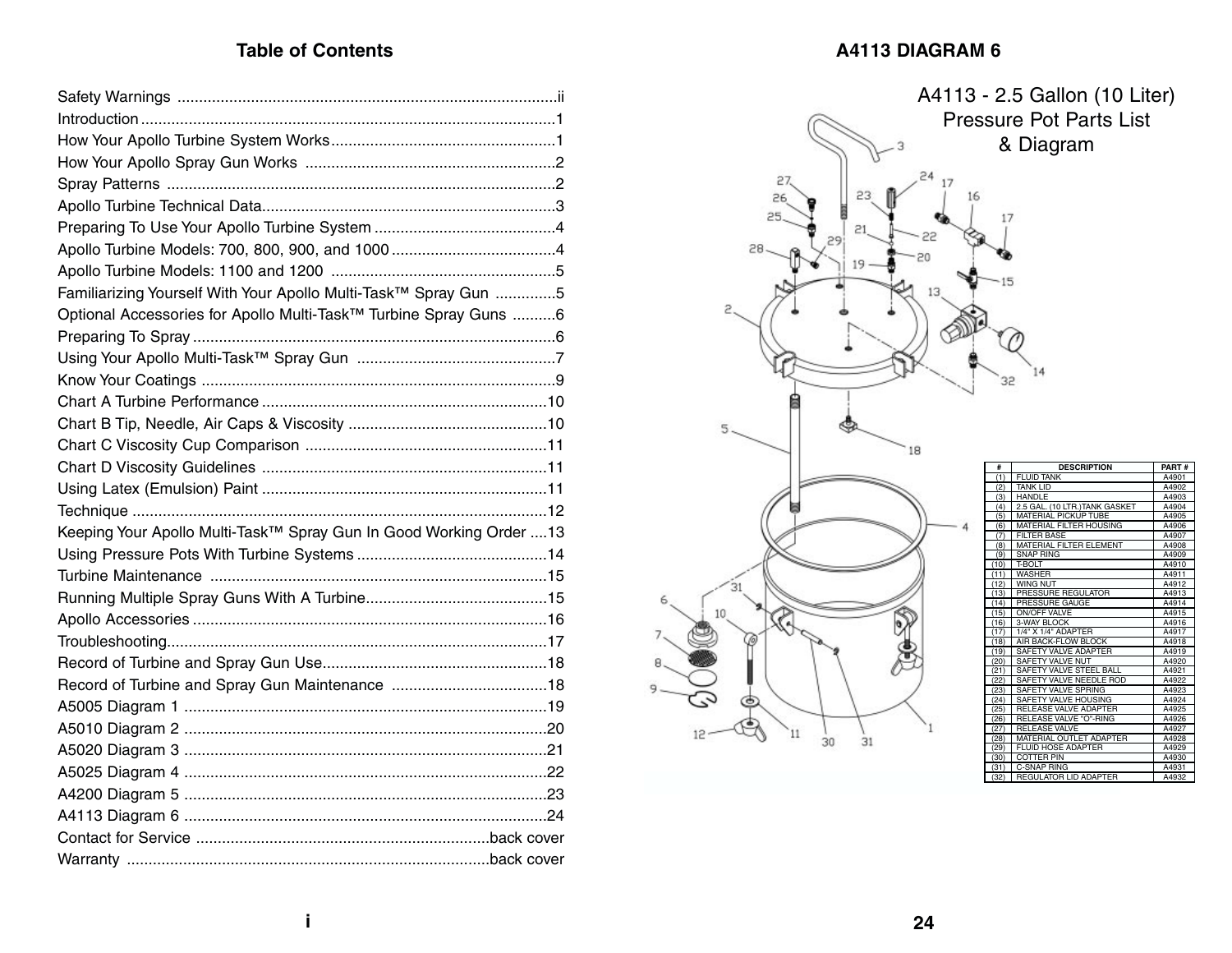

A4200- 2 Quart (2 Liter) Pressure Pot Parts List & Diagram

| #    | <b>DESCRIPTION</b>              | <b>PART#</b> |
|------|---------------------------------|--------------|
| (1)  | <b>HANDLE</b>                   | A4601        |
| (2)  | <b>HANDLE LOCK NUT</b>          | A4602        |
| (3)  | <b>FLUID OUTLET</b>             | A4603        |
| (4)  | <b>FLUID ADAPTER</b>            | A4150        |
| (5)  | <b>RELIEF VALVE STEM</b>        | A4608        |
| (6)  | <b>RELIEF VALVE SPRING</b>      | A4615        |
| (7)  | <b>RELIEF VALVE PLUG</b>        | A4617        |
| (8)  | AIR REGULATOR ASSEMBLY          | A4607        |
| (9)  | 0-30 PSI PRESSURE GAUGE         | A4211        |
| (10) | <b>CUP TOP CASTING ASSEMBLY</b> | A4604        |
| (11) | <b>CHECK VALVE</b>              | A4605        |
| (12) | <b>CHECK VALVE SPRING</b>       | A4612        |
| (13) | CHECK VALVE BRACKET             | A4613        |
| (14) | <b>CHECK VALVE SCREW</b>        | A4614        |
| (15) | MATERIAL PICKUP TUBE, S.S.      | A4610        |
| (16) | <b>CUP TOP GASKET</b>           | A4609        |
| (17) | 2-QUART CUP WITH TEFLON         | A4611        |

#### **SAFETY WARNINGS**

#### **DO NOT USE EQUIPMENT BEFORE READING THIS SECTION**

#### **A fire or explosion hazard is present when spraying flammable materials. In order to assure safe operation of your spray system, please read the following instructions carefully.**

- Always follow coating or solvent manufacturers safety instructions and warnings.
- Always spray in a well ventilated area.
- Always keep the turbine system at the maximum length of hose.
- Always wear eye protection and a respirator.
- Always store indoors, never allow unit to freeze.
- Always use original manufacturers replacement parts.
- Never spray flammable materials near open flames, pilot lights or any other source of ignition.
- Never alter or modify any part of this equipment; doing so can cause equipment malfunction and/or bodily injury.
- Never attempt to clean any part of the turbine system while it is plugged in.
- CAUTION: TO REDUCE THE RISK OF ELECTRIC SHOCK, DO NOT EXPOSE TO WATER.
- Never leave spray equipment unattended. Keep away from children or any person not familiar with spray equipment.

#### **GROUNDING INSTRUCTIONS**

This product should be grounded. In the event of an electrical short circuit, grounding reduces the risk of electrical shock by providing an escape wire for the electric current. This product is equipped with a cord that has a grounding wire and appropriate grounding plug. The plug must be plugged into an outlet that is properly installed and grounded in accordance with all local codes and ordinances. Do not operate unit with a damaged cord or plug. Do not pull or carry unit by the cord. Keep away from heated surfaces. Do not unplug by pulling on the cord.

#### **DANGER**

Improper installation of the grounding plug can result in the risk of electric shock. Check with a qualified electrician if in doubt as to whether the product is properly grounded. Do not modify the plug provided. If it will not fit the outlet, have the proper outlet installed by a qualified electrician. This product is for use on a nominal 120 volt circuit and has a grounding plug similar to the one illustrated. Make sure that the turbine is connected to an outlet with the same configuration as the plug. DO NOT USE ANY ADAPTERS WITH THIS PRODUCT.

#### **USING EXTENSION CORDS**

Use only a three wire extension cord with a 3-slot receptacle similar to the plug on the turbine. Make sure your extension cord is in good condition. When using an extension cord, be sure to select one that will carry a heavy enough current for the turbine system used. An undersized cord will cause a drop in the line voltage resulting in loss of power and overheating. If in doubt use the next heavier gauge. The smaller the gauge number, the heavier the wire thickness. Please use the chart below as a guide to selecting the proper size extension cord.

| For length less than: | Use extension gauge: |  |
|-----------------------|----------------------|--|
| 25 <sup>ft</sup>      | 16AWG                |  |
| 50ft                  | 14AWG                |  |
| 100 <sup>ft</sup>     | 12AWG                |  |
| 150 <sup>ft</sup>     | 10AWG                |  |

#### **FIRE OR EXPLOSION HAZARD**

#### **FLUID SECTION - SOLVENTS**

Halogenated Hydrocarbon solvents can cause an explosion when used with aluminum or galvanized components in a closed (pressurizable) fluid system (pumps, heater, filters, valves, spray guns, tanks, etc.). The explosion could cause serious injury, death and/or substantial property damage. Cleaning agents, coatings, paints, etc. may contain Halogenated hydrocarbon solvents. The manufacturer of this equipment uses aluminum components that will be affected by Halogenated Hydrocarbon solvents. DO NOT USE HALOGENATED HYDROCARBONS WITH THIS EQUIPMENT.

#### **EXPLANATION OF THE HAZARD**

There are three key elements to the Halogenated Hydrocarbon (HHC) solvent hazard. These elements are:

- 1. The presence of HHC
- 2. Aluminum or galvanized parts
- 3. Equipment capable of withstanding pressure

When all three elements are present, the result can be an extremely violent explosion. The reaction can be sustained with very little aluminum or galvanized metal; any amount of aluminum is too much. The reaction is unpredictable. Prior use of an HHC solvent without incident (corrosion or explosion) does NOT mean that such use is safe.

HALOGENATED SOLVENTS – definition: Any hydrocarbon solvent containing any of the elements as listed below: Consult your material supplier to determine whether your solvent or coating contains Halogenated Hydrocarbon Solvents.

| Fluorine (F) "-fluor-"        | Carbon tetrachloride        | Trichloroethylene        | Orthodichlorobenzene       |
|-------------------------------|-----------------------------|--------------------------|----------------------------|
| Bromine (Br) "-bromo-"        | Chloroform                  | Monochlorotoluene        | Porchloroethylene          |
| Examples (not all-inclusive): | Ethylene Dichloride         | Chlorine (CL) "-chloro-" | <b>IODINATED SOLVENTS:</b> |
| FLUOROCARBON SOL-             | <b>BROMINATED SOLVENTS:</b> | lodine (I) "-iodo-"      | N-butyl iodide             |
| <b>VENTS:</b>                 | Ethylene Dibromide          | METHYLENE CHLORIDE       | Methyl lodide              |
| Dichlorofluoromethane         | Methylene chlorobromide     | OR                       | Ethyl lodide               |
| Trichlorofluoromethane        | Methyl bromine              | <b>DICHLOROMOETHANE</b>  | Propyl iodide              |
| CHLORINATED SOLVENTS:         | TRICHLOROETHANE:            | Monochlorobenzene        |                            |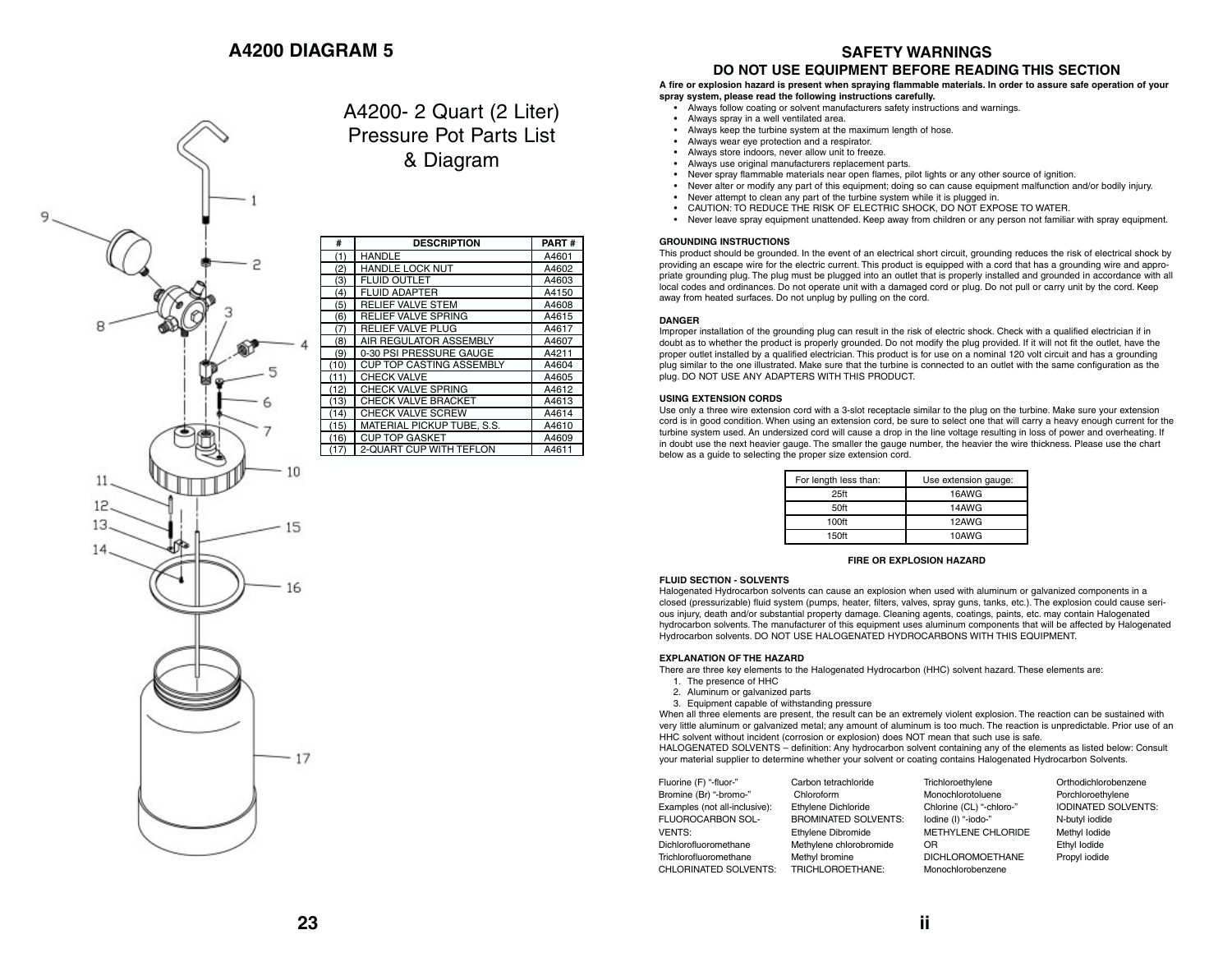## **APOLLOSPRAY® Multi-Task ™ SPRAY FINISHING SYSTEMS**

CONGRATULATIONS!! You have just purchased the finest HVLP air turbine system available. You are about to enjoy the great benefits of your ApolloSpray Multi-Task ™ spray finishing system. Our product designs are the result of many years of experience in manufacturing HVLP spray equipment. We have painstakingly worked and consulted with professional spray finishers and coatings manufacturers to bring you this versatile, well-engineered tool.

Whether you are new to spray finishing, or you have spray finished previously, or, you are just new to HVLP spraying, there are some basic spray finishing guidelines that will help you to achieve the best results and optimum success from your new equipment. Reading this information carefully and following these simple steps will ensure that you get the best performance and results from your new Apollo HVLP spray system.

Check the contents of your box. The following are included:

- Turbine unit
- Slim-Flex™ air hose
- Spray Gun
- Instruction Manual

## **How Your Apollo Turbine System Works**

Your turbine system has three components: the turbine unit, the air hose and the spray gun. The turbine unit, when connected to the correct electrical power supply, and with the on/off switch in the "on " position provides a continuous source of clean, warm, dry, **H**igh **V**olume **L**ow **P**ressure air (as measured in cubic feet per minute - CFM). The air hose connects the turbine unit to the spray gun. Air flows through the air hose to the nozzle of the specially designed Apollo Multi-Task™ spray gun. Atomization of the coating is achieved when the air mixes with the stream of fluid passing through the tip/nozzle. This low pressure atomization principle achieves minimum misting (overspray) to the spray environment.

#### **A5025 DIAGRAM 4**

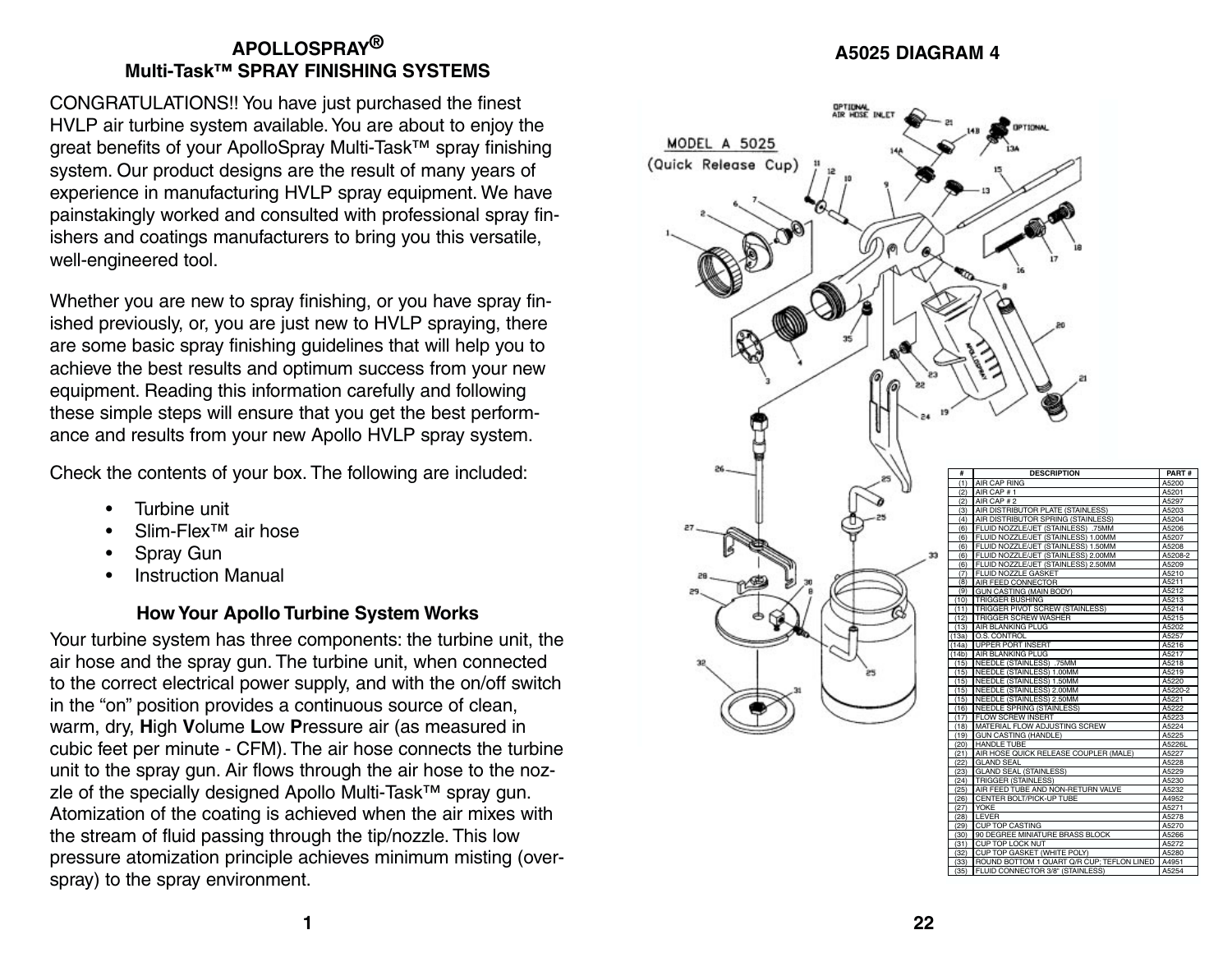#### **A5020 DIAGRAM 3**

#### **APOLLO Multi-Task™ TURBINE SPRAY GUNS**











**A5010 BAYONET CUP** **BAYONET CUP**

**A5025 ROUND BOTTOM CUP**

#### **HOW YOUR APOLLO SPRAY GUN WORKS**

**A5010L**

Apollo HVLP Multi-Task™ Turbine Spray Guns are *bleeder* type spray guns. When the turbine is turned on, air will constantly flow through the air cap (#2). This ensures the longevity of your equipment. Air also flows through the air feed tube (#25) to pressurize the cup to deliver fluid to the tip/nozzle (#6). When the paint flow screw (#18) is opened and the trigger (#24) pulled back, fluid flows through the tip/nozzle mixing with the air flow delivered from the air cap and projects a fine atomized mist to your work piece.

Your spray gun offers you many options. You can adjust (click) the air cap (#2) to three positions. One will produce a horizontal pattern for spraying across, the second will produce a vertical pattern for spraying up and down, and the third will produce a round pattern to spray small or narrow pieces.



**A5005L PRODUCTION GUN**

**A5020 8oz CUP**

#### **SPRAY PATTERN**



Fig. 1 Use this position when spraying across from side to side. Fig. 2 Use this position when spraying from top to bottom. Fig. 3 Use this position for spotting small objects, corners and sharp angles.

PACK OF (4) 8-OZ CUPS WITH LIDS

A5405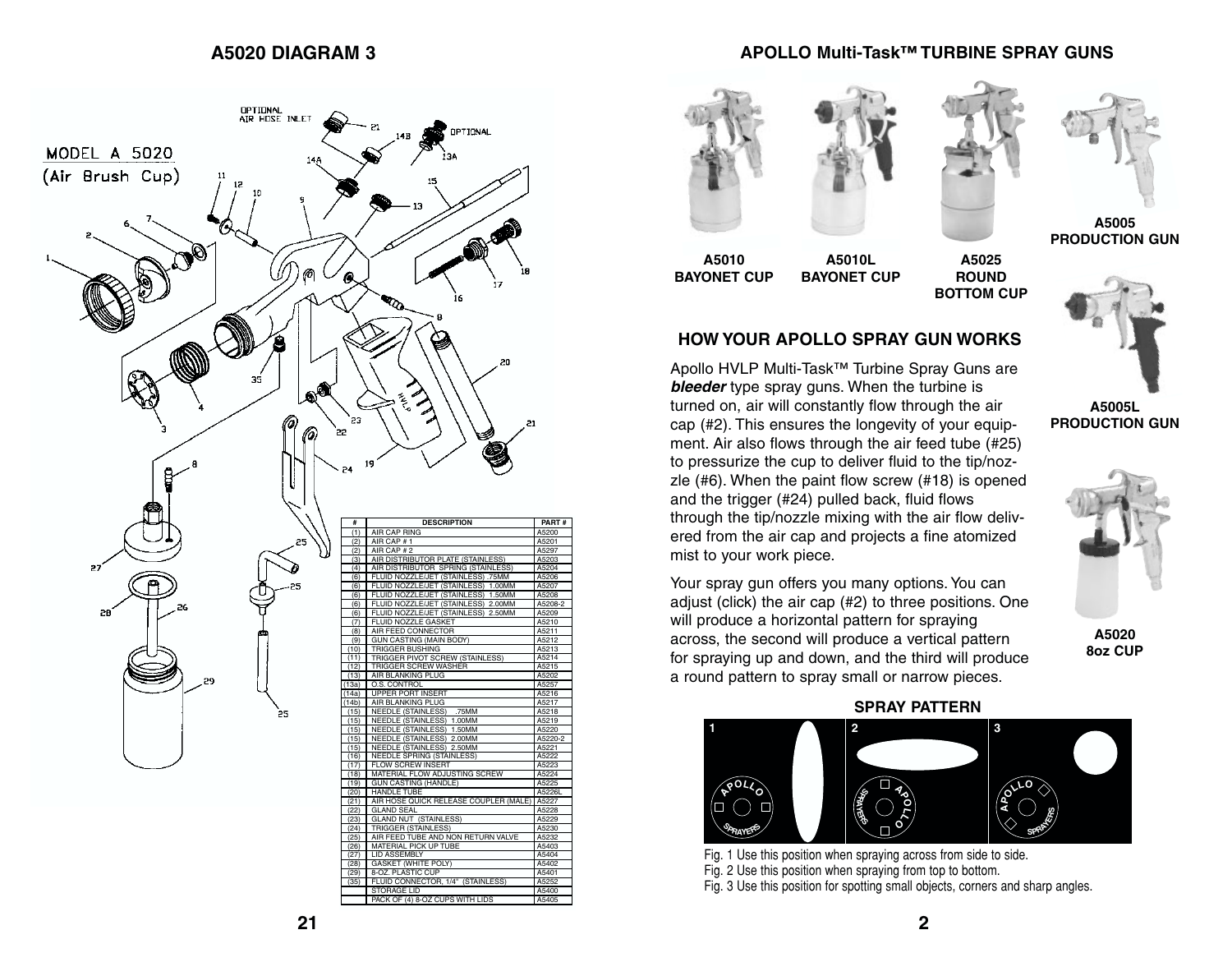#### **APOLLO TURBINE UNITS A5010 DIAGRAM 2**



**MODEL 700—2 Stage motor 4.5psi** (.31 bar) **14 '** (4.26m) **Slim-Flex ™ air hose, Apollo HVLP Spray Gun.** 32lbs (14.5kg), 110v, 60Hz, 10amps, 1.5hp. (240v, 50Hz, 5amps).



**MODEL 800 —3 Stage motor, 5.5psi** (.37 bar) **24 '** (7.31m) **Slim-Flex ™ air hose, Apollo HVLP Spray Gun.** 41lbs (18.6kg), 110v, 60Hz, 11amps, 1.65hp. (240v, 50Hz, 5.5amps).

**MODEL 900 —3 Stage motor, 6.0psi** (.41 bar) **34 '** (10.36m) **Slim-Flex ™ air hose, Apollo HVLP Spray Gun.** 50lbs (22.7kg), 110v, 60Hz, 12amps, 1.75hp. (240v, 50Hz, 6amps).



**MODEL 1000 —4 Stage motor, 8.0psi** (.55bar) **34 '** (10.36m) **Slim-Flex ™ air hose, Apollo HVLP Spray Gun.** 40lbs (18.2kg), 110v, 60Hz, 13amps, 1.85hp. (240v, 50Hz, 6.5amps).



**MODEL 1100 —Dual Turbines, 3.5 - 10psi**. (24 bar, 41 bar, 69 bar) **44 '** (13.41m) **Slim-Flex ™ air hose, Apollo HVLP Spray Gun.** 77lbs (35kg), 110v, 60Hz, 15amps, 2.6hp. (240v, 50Hz, 7.5amps).



**MODEL 1200** —**Dual Turbines, 3.5 - 10psi**. (24 bar, 41 bar, 69 bar) **44 '** (13.41m) **Slim-Flex ™ air hose, 40 '** (12.19m) **Fluid Hose, 2.5 gallon** (10 Liter) **Pressure Pot, Platform, Fluid Feed System, Apollo HVLP Spray Gun.** 107lbs (48.54kg), 110v, 60Hz, 15amps, 2.6hp. (240v, 50Hz, 7.5amps).

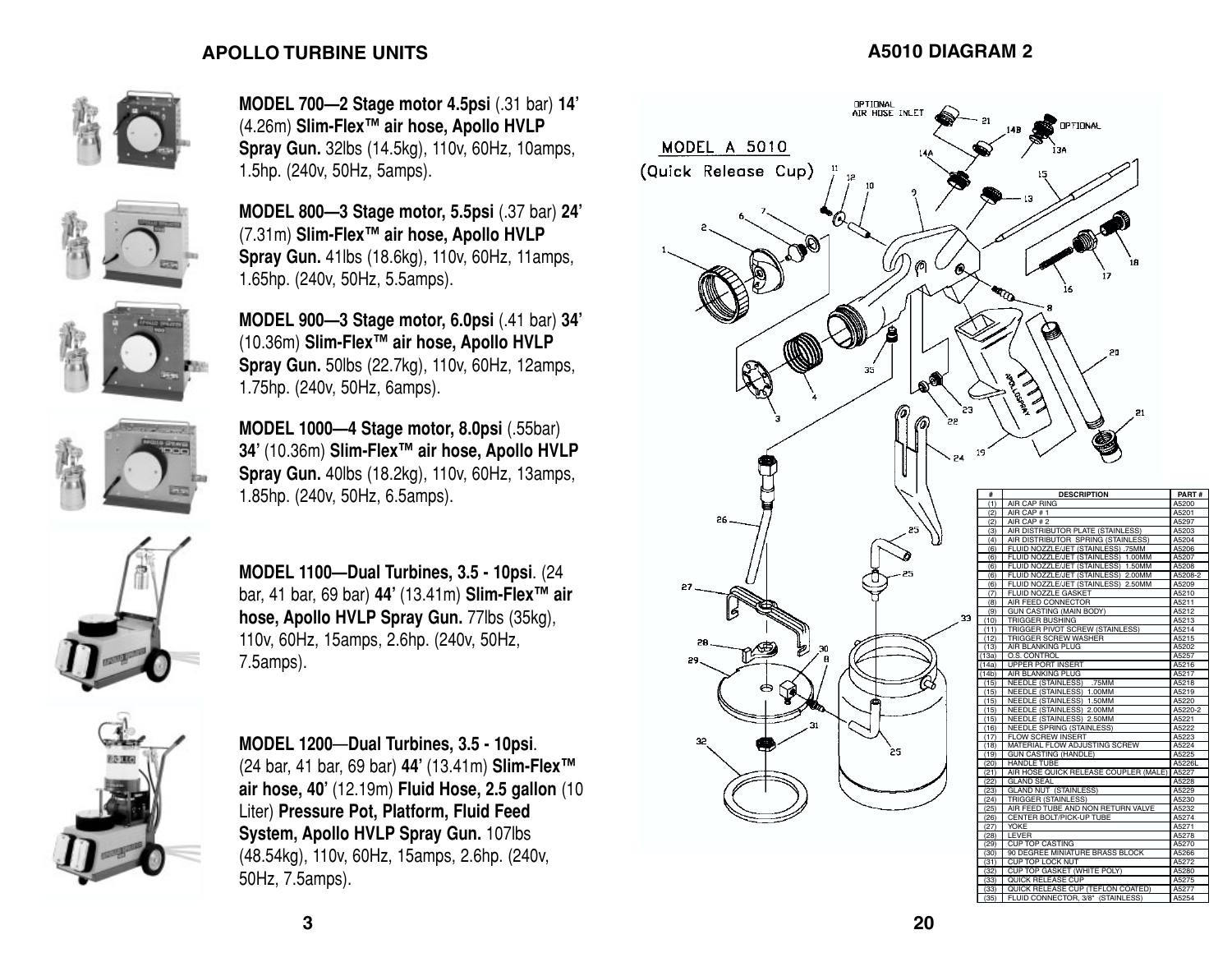#### **A5005 DIAGRAM 1**



#### **PREPARING TO USE YOUR APOLLO TURBINE SYSTEM**

Connect the air hose to the turbine. On the turbine unit, pull back the spring loaded quick disconnect coupler and insert the male connector on the air hose into the turbine connector. Release the ring. (Model 700 turbine will have a screw-on connector). Your air hose will be locked into place. To disconnect, pull back on the connector to release the air hose. CAUTION: If you have just finished spraying, the metal coupler at the turbine end may be hot.

Plug the electric cord into a correctly grounded electrical outlet. Be sure the electric current is the correct voltage. If you need to use an extension cord, be sure it is at least 12 gauge wire and has a correctly grounded outlet. (240v units for use outside of the United States may be supplied with just an electrical cord. A correct plug must be installed prior to use. Make sure the ground wire is properly connected).

Select a safe, well ventilated area where you will spray your work piece. Locate your turbine unit away from the area where you will be directly spraying. Do not cover or enclose the turbine. It is important to draw cool/ambient air through the unit for optimum performance. Avoid placing the turbine in a warm environment or in direct sunlight.

#### **APOLLO TURBINE MODELS: 700, 800, 900 AND 1000**

Model 700, 800 and 1000 have one air hose outlet on the side of the unit and are designed to run one spray gun. The model 1000 has the capability to run two spray guns at the same time with an optional Y connector (Part #A4227). Model 900 has two independent air outlets. This unit is supplied with one outlet capped. To use two spray guns at the same time, the cap needs to be removed and a quick disconnect coupler installed (A2070). When using only one spray gun, always be sure that one outlet is capped.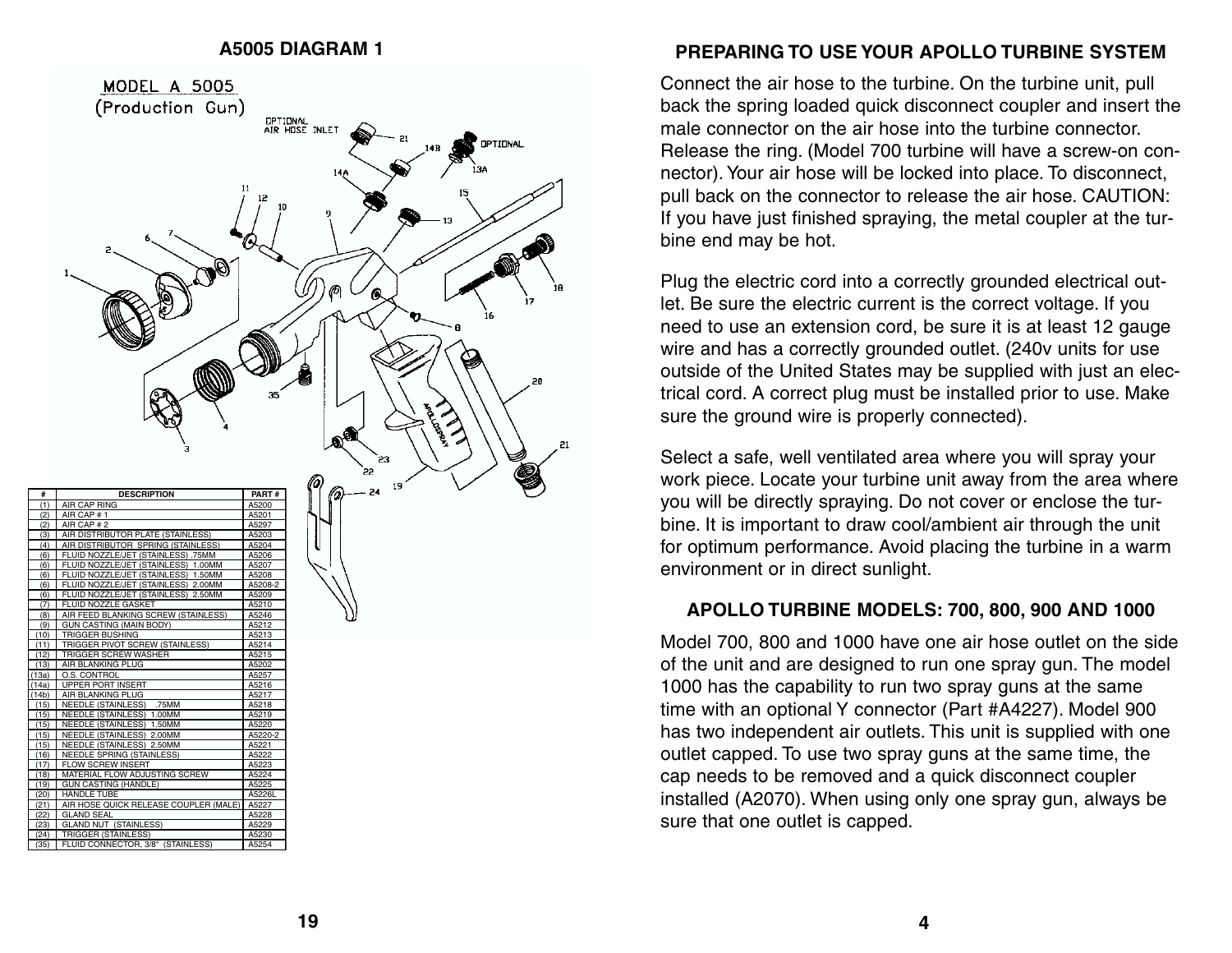#### **APOLLO TURBINE MODELS 1100 AND 1200**

Model 1100 and 1200 have three independent air outlets on the back of the unit with the option of running one, two or three spray guns at the same time. The units come supplied with one outlet with a quick disconnect coupler and two outlets capped. It is necessary to uncap each extra outlet and attach a quick disconnect coupler (A2070) when operating additional spray guns. Always be sure to cap any unused air outlet.

There are two switches on the model 1100 and three switches on the model 1200. **Machine Off**: All switches in **Off** position. **Low Power**: **Right Switch** in **On** position (3psi). **Medium Power**: **Right Switch** in **Off** position and **Left Switch** in **On** position (6psi). (Two cooling fans located behind the two rectangular filters in the front of the unit operate automatically). **High Power**: **Left and Right Switch** in **On** position (10psi). (Both cooling fans operate automatically). The **Model 1200** operates the same as the **Model 1100** but adds a 2.5 gallon (10 liter) pressure pot, a platform for the pressure pot plus an automatic fluid feed system to the unit. This gives the option of continuous production spraying. The **Model 1200** contains a grounded outlet for the automatic fluid feed system which is operated by the third switch (far left) on the unit. See Using Pressure Pots for additional information.

As a general quide, use low power for thin viscosity materials, medium power for slightly thicker coatings and high power for thicker/heavier viscosities. Refer to viscosity chart (D) or call Apollo technical support 888-900-HVLP (4857) for further information.

#### **FAMILIARIZING YOURSELF WITH YOUR APOLLO Multi-Task™ SPRAY GUN**

Cup Guns: On Apollo MultiTask™ Spray Gun Model A5010 and A5025 (bayonet style cups), slide the lever to one side, releasing the cup from the holding pins on the cup. Reverse the procedure to install the cup onto the spray gun body. Make sure the cup is secure. On bayonet style cups, be sure the cup is centered on the gasket under the cup top. CAUTION: Do not force the lever or over tighten once the cup is secure. Over tightening can cause the cup pins to bend the cup which can alter the flat surface of the cup rim and cause the spray gun to leak.

Familiarize yourself with the controls on the spray gun. There are three principal controls. The rotating air cap (#2), the material flow screw (#18) and the air cap locking ring (#1). Click the rotating air cap into each position. Horizontal, Vertical and 45°. When the air cap is in the 45° position the pattern is round. This is useful for

| <b>RECORD OF TURBINE &amp; SPRAY GUN USE</b> |                   |                       |  |  |
|----------------------------------------------|-------------------|-----------------------|--|--|
| <b>MODEL</b>                                 | <b>SERIAL #</b>   | <b>DATE PURCHASED</b> |  |  |
|                                              |                   |                       |  |  |
| <b>DATE USED</b>                             | <b>HOURS USED</b> | <b>TOTAL HOURS</b>    |  |  |
|                                              |                   |                       |  |  |
|                                              |                   |                       |  |  |
|                                              |                   |                       |  |  |
|                                              |                   |                       |  |  |
|                                              |                   |                       |  |  |
|                                              |                   |                       |  |  |
|                                              |                   |                       |  |  |
|                                              |                   |                       |  |  |
|                                              |                   |                       |  |  |
|                                              |                   |                       |  |  |

**Turbine Recommended Maintenance:** Clean and/or change pre-filter and/or cartridge filter elements every 50 hours or when necessary. See Pg. 15 - for the appropriate filter replacement for your model.

**Spray Gun Recommended Maintenance:** Check: Cup gasket (#32 or #28 on A5020), tip/nozzle gasket (#7), Gland seal (#22), air cap (#2), tip/nozzle (#6) and needle assembly (#15) every 50 hours or when necessary. Clean or replace parts as needed. Spray gun maintenance kit part #A5320.

| <b>RECORD OF TURBINE &amp; SPRAY GUN MAINTENANCE</b> |                              |  |  |
|------------------------------------------------------|------------------------------|--|--|
| <b>DATE</b>                                          | <b>MAINTENANCE PERFORMED</b> |  |  |
|                                                      |                              |  |  |
|                                                      |                              |  |  |
|                                                      |                              |  |  |
|                                                      |                              |  |  |
|                                                      |                              |  |  |
|                                                      |                              |  |  |
|                                                      |                              |  |  |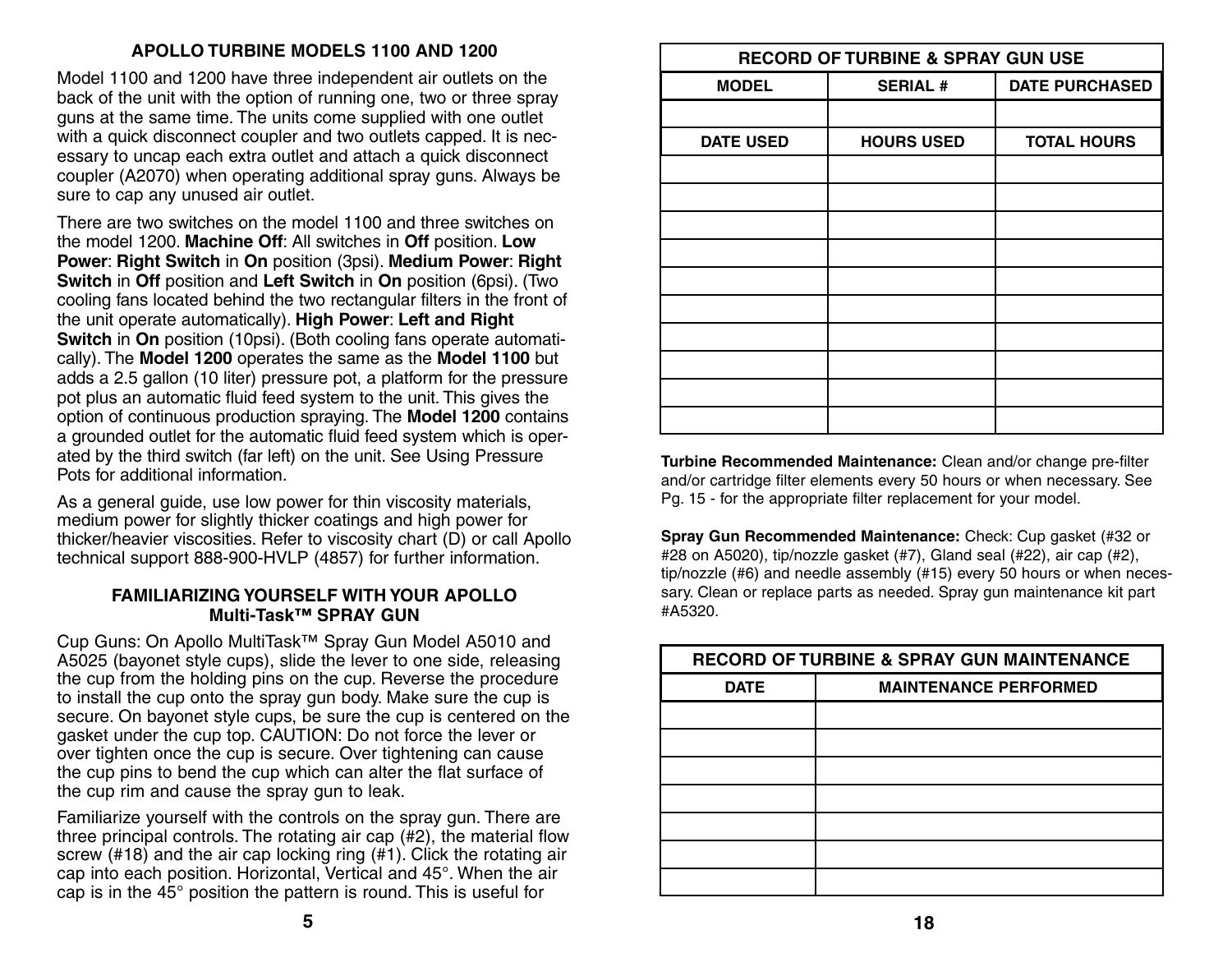## **TROUBLESHOOTING**

1. Paint cup full, HVLP air is supplied to the spray gun. Trigger is pulled and no paint comes out—Reason: Cup not pressurizing.

Check:

- A) Air Feed Tube/one way air valve (#25)
- B) Air Feed Connector (#8)
- C) Cup is screwed or clamped on tight
- D) Cup top gasket is not damaged.
- E) On Model A5010, Look under Cup Top Lid (#29). Locate the "C" shaped tube. Check for blockage.
- 2. When spray gun is connected to a turbine and the turbine is on, air continually flows through the air cap even if the trigger is not pulled. Response: This is correct. All APOLLO turbine spray guns are "bleeder" type guns. This is necessary and desirable to ensure longevity of the turbine motor.
- 3. If you think that you are getting too much "overspray" Try:
	- A) Moving the spray gun closer to the work
	- B) Closing down the fluid flow
	- C) Reducing the air power (use optional O/S control #13A).
	- D) Considering a smaller tip/needle assembly
- 4. If the sprayed surface is not flat and level after drying (orange peel effect) Try:
	- A) Increasing air power (Model 1100/1200)
	- B) Thinning the coating more.
- 5. If the finish looks like "dry mist".Try:
	- A) Increasing the fluid flow
	- B) Moving the spray gun slower
	- C) Moving the spray gun closer to the work piece
	- D) Thinning the coating more.

Additional questions can be answered by Apollo Sprayers Technical support 888-900-HVLP (4857).

spraying small, narrow pieces of work. (Paint flow will increase when using the 45° position and it is usually necessary to reduce the paint flow by adjusting the flow screw (#18). (See Diagram Spray Patterns, Bottom, Pg. 2). Next, turn the material flow screw (#18) anti or counter clockwise to open or release more fluid, clockwise to reduce or close material flow. Last, loosen the air cap locking ring (#1) one or two turns. This will feather the top and bottom of the fan pattern and slightly reduce the fan pattern size. (See Paragraph 2, Pg. 8).

#### **OPTIONAL ACCESSORIES FOR APOLLO MULTI-TASK™ TURBINE SPRAY GUNS**

Option One: In diagram (1,2,3 or 4), locate the blanking cap (#13). Most Apollo turbine spray guns are fitted with this blanking cap. You can remove the cap and install the upper port insert (#14A) and upper port plug (#14B). This gives you the option to attach your air hose onto this port instead of onto the handle. To install, unscrew blanking cap (#13). Screw in the upper port insert and plug. To use this port, unscrew the male hose coupler (#21) and screw onto the upper port insert. Take the upper port plug and screw it onto the threads at the bottom of the handle. Reverse these two fittings to use the air hose coupled to the handle. (Note: some spray guns will already be fitted with the upper port insert and plug).

Option Two: This will allow you to control the air flow and create textured or splatter paint effects. To install, remove the blanking cap (#13) or the upper port insert (#14A) and the upper port plug (#14B). Screw OS Control (#13A) into the upper port on the spray gun. After installing the OS control, turn the adjusting screw as far as you can, counter (anti) clockwise (open). Always use in the full open position unless it is necessary to reduce the flow of air, or to create a textured or splatter effect. See instructions supplied with the OS Control for proper use. If you have questions, call Apollo technical support 888 900-HVLP (4857).

## **PREPARING TO SPRAY**

You should now be ready to spray your coating of choice on your work piece. Good quality results with your APOLLO Multi-Task™ spray finishing equipment are a combination of careful preparation of your project, a proper spraying environment, a basic knowledge of the coatings you will be using and how these coatings work with your APOLLO HVLP spray equipment.

No project will look good unless you have properly prepared the surface for the finish application. If your project requires sand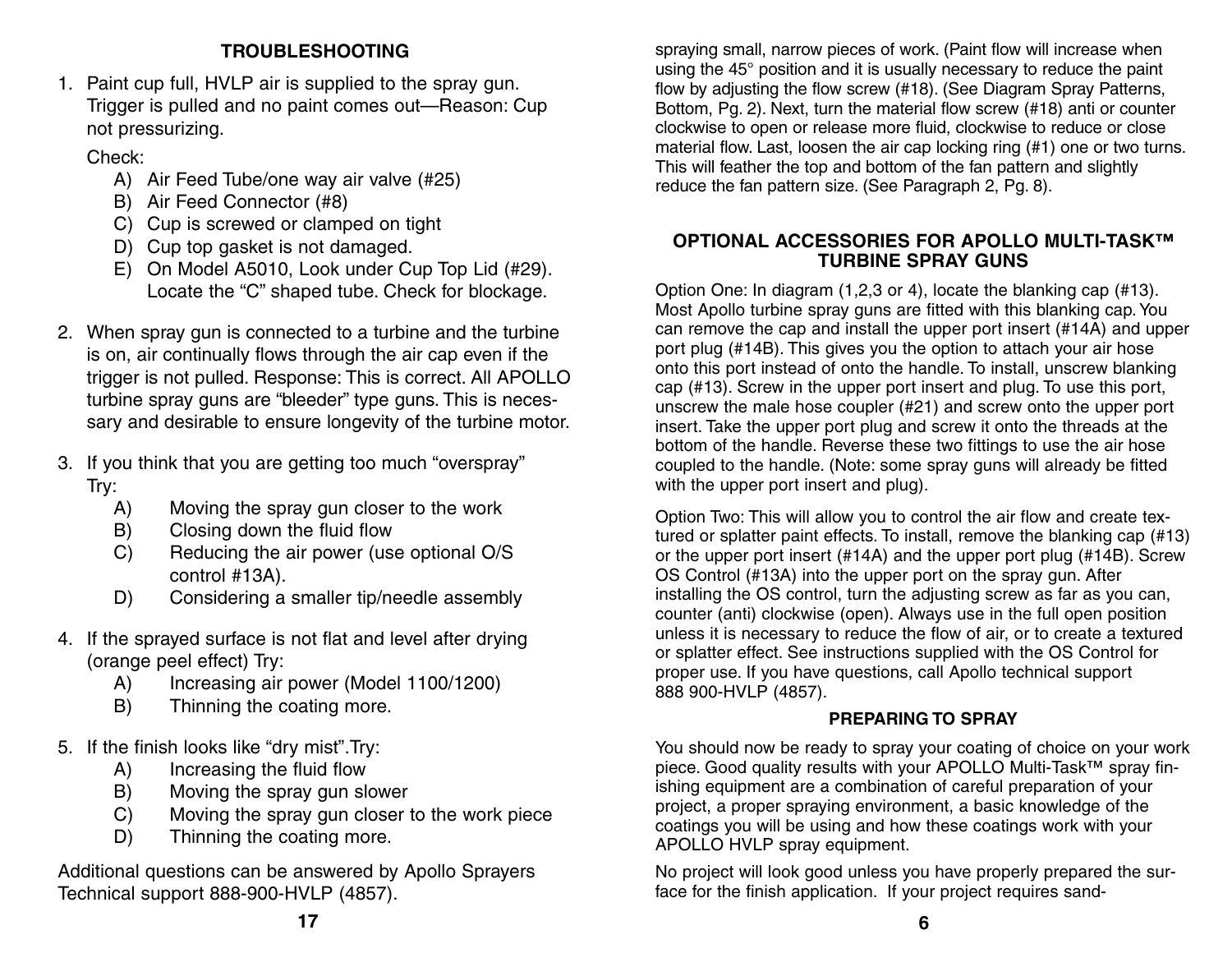ing, sand all imperfections and clean the surface to be sprayed. Be sure the environment in which you will be working is clean, properly ventilated and that a moderate temperature is maintained. It should be neither excessively hot or cold. 70° F (21°C) is the optimum.

#### **USING YOUR APOLLO Multi-Task™ SPRAY GUN**

Your APOLLO Multi-Task™ Spray Gun is High Volume Low Pressure. It only uses from 3psi—10psi (depending on your turbine unit) of air pressure measured at the air cap (#2). All passages and air ports are much larger than a conventional spray gun. If one of these air passages becomes blocked, or build up of material starts to occur, your spray pattern will become distorted. Always keep your spray gun clean. Your APOLLO Multi-Task™ spray gun comes fitted with a 1mm tip/nozzle (#6) and needle (#15), inscribed with a number 2. This is a general purpose size that is suited to most thin to medium viscosity fluids. Using this size tip/nozzle and needle you can achieve a 1/4" line up to a 12" fan pattern, simply by rotating the air cap (#2) to the desired fan pattern type (See Spray Gun Diagram Pg. 2), opening the material flow screw (#18) counter (anti)-clockwise and moving the spray gun closer or further away from your work piece. A little practice will enable you to master this technique. For best finish results with different fluid viscosities (very thin viscosity to higher viscosity) an alternative tip/nozzle, needle and air cap should be selected. Refer to Chart B.

PRACTICE: Remove the cup from your spray gun. Fill it approximately half way with some water. (Do not worry! All fluid passages are stainless steel and the cup Teflon® coated). Attach the cup to the body of the spray gun. Attach the spray gun to the air hose. Turn the turbine unit on. You will notice air is now flowing through the air cap, this is normal and correct. Position the air cap (#2) in the horizontal position, turn the material flow screw (#18) counter clockwise approximately 1 to 1 1/2 turns. Point the spray gun away from yourself (and anyone else) and pull the trigger all the way back. You should see a "V" shaped mist (or triangle) called a fan pattern. Now, with the trigger depressed, slowly begin to turn the material flow screw (#18) clockwise (closing). Notice that the fan pattern is beginning to get smaller. Now, reverse this and notice the pattern get larger. Take a large piece of cardboard and direct the pattern at the surface. Turn the material flow screw 2 full turns and hold the spray gun approximately 6" from the surface.

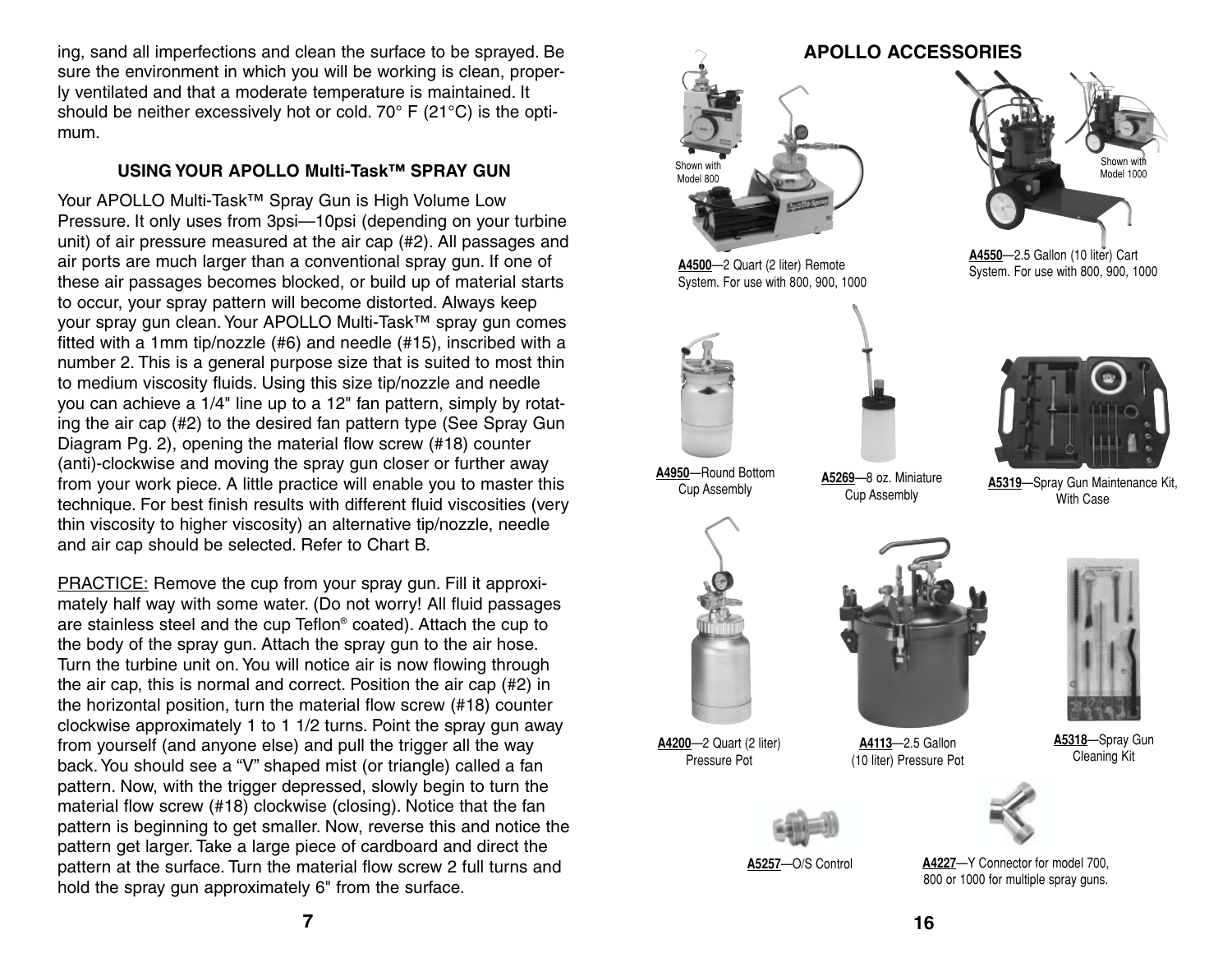## **TURBINE MAINTENANCE**

The turbine unit needs virtually no maintenance. The motor has sealed bearings that are pre-lubricated. No service is necessary. Periodically, the turbine air filters and pre-filters should be examined. Clean filters are critical to good performance and equipment longevity. Models 700, 800, 900 and 1000 have 2 replaceable cartridge filter elements. Models 1100 and 1200 have 5 replaceable cartridge filter elements. (Do not forget the one underneath the chassis). Remove the two hex-head securing nuts in order to remove the cartridge filter elements for cleaning or replacement. Blow excess dust and dirt with an air compressor. Dirty filters will reduce the air being drawn through the motor, causing the unit to run abnormally hot, diminish spray performance and reduce the life of the motor. Clean and/or replace filters and pre-filters when you suspect they can no longer be cleaned. Use the maintenance record sheet on Pg. 18 to keep track of your equipment use.



| <b>MODEL</b> | <b>FILTER SET PART#</b> | <b>PRE-FILTER SET</b><br>PART# |
|--------------|-------------------------|--------------------------------|
| 700          | A4129                   | A4058                          |
| 800          | A4171                   | A4096                          |
| 900          | A4171                   | A4096                          |
| 1000         | A4171                   | A4096                          |
| 1100         | A4153                   | A4096 (2), A4095 (1)           |
| 1200         | A4153                   | A4096 (2), A4095 (1)           |

## **RUNNING MULTIPLE SPRAY GUNS WITH A TURBINE**

It is possible to run models 700, 800 and 1000 with two spray guns at the same time by installing Part # A4227, "Y" connector to the turbine outlet port. It is important to note that if the "Y" connector is installed and only one spray gun operated, the 2nd outlet must be capped or closed so that performance to the single spray gun will not be affected.

Pull the trigger. Observe the outline and size of the pattern. Now, turn the material flow screw clockwise (closing). Move the spray gun an inch or two closer to the surface. Pull the trigger. Notice the pattern has become smaller. You can continue reducing the material flow and move the spray gun even closer to the surface and the pattern will continue to get smaller and smaller. Next, rotate the air cap to a 45° position (See Spray Patterns, Pg. 2). Vary the material flow and the distance of the spray gun from the work surface. Notice the change in pattern size.

Finally, there is one additional control to learn. If you loosen the air cap locking ring (#1), approximately 1—2 turns, you can also control the fan pattern size and trim/feather the edge of the fan pattern itself. This should be considered a secondary control, the primary fan pattern size being adjusted between fluid flow and distance of the spray gun from the work piece.

**Caution:** Even when the turbine unit is turned off, pressure will remain in the spray cup. If you pull the trigger back, a stream of fluid will flow. To prevent accidents, turn material flow screw (#18) clockwise until it is completely closed. The trigger is now locked in the closed position.

**Note:** It is not necessary to empty and clean your spray gun when you pause between applications. Be sure, however, to clean your spray gun thoroughly at the end of your work session. It is a bad idea to leave paint in your spray gun overnight. Extra caution should be taken when spraying coatings that have a catalyst or hardener added since many of these coatings have short pot life. These coatings can harden in your spray gun quickly, making cleaning difficult or impossible. Read the coatings manufacturer's instructions regarding how much time you have before catalyst/hardener begins to set up.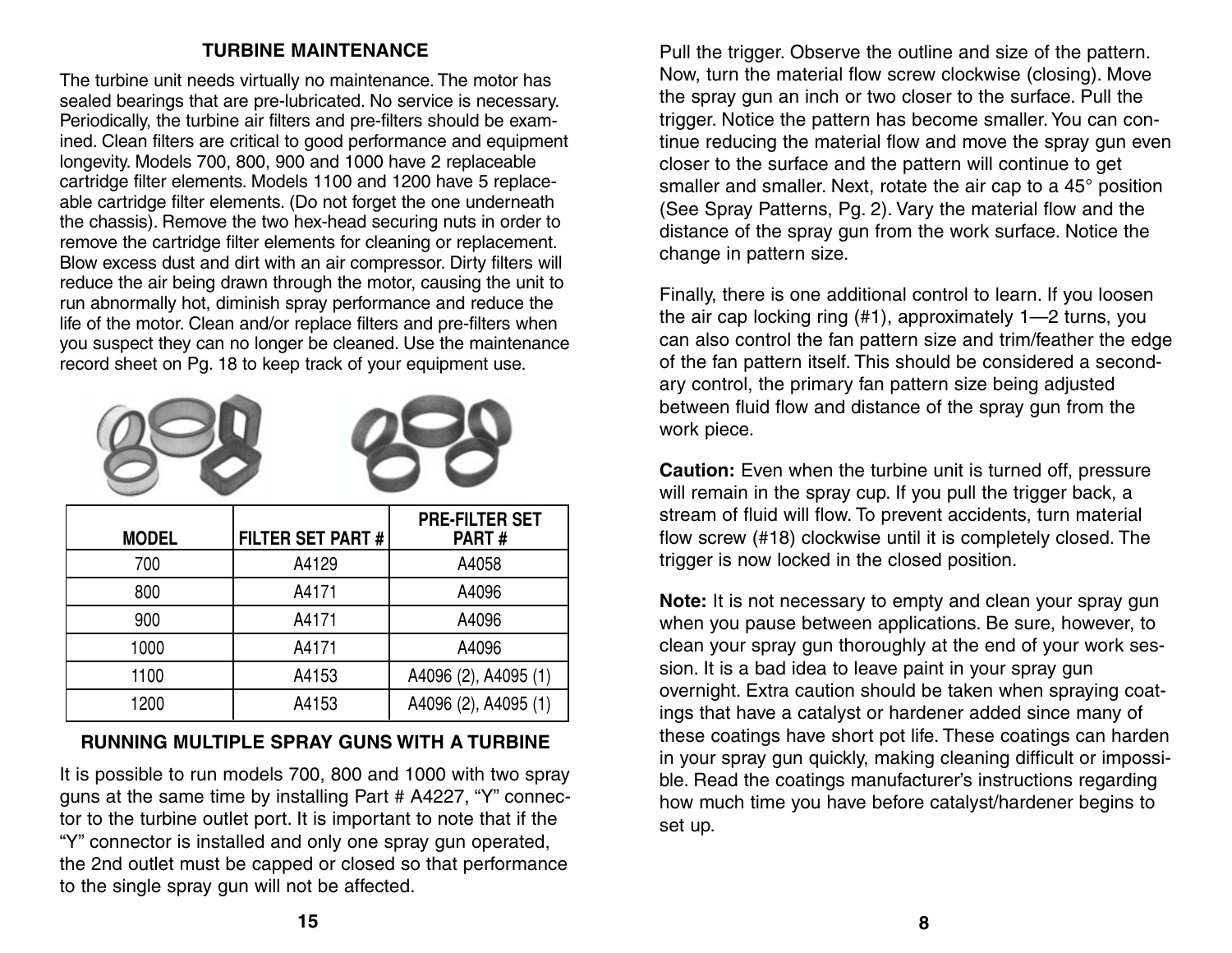## **KNOW YOUR COATINGS**

## **Coating Properties**

Coatings are a blend of resins and additives to create a product that will provide a protective and beautifying surface to your work piece. Different resins have different properties. It is important to use the correct coating to achieve a desired result. Manufacturers of coatings can control the resin solids content, production viscosity, sheen, color, flow-out enhancement and other properties as well. Some products offer ways to adjust the coating properties such as speeding up or slowing down the drying time, adding catalysts to strengthen the molecular bond or adding flatting agents to lower the sheen. Manufacturers will often give some guidelines on how to thin their product for spray application. There are many different types of spray equipment in use. Coatings manufacturers cannot address all of them. It is important for you as a finisher to understand your spray equipment and to use common sense to arrive at the correct fluid viscosity to produce the best possible results with the selected coating and the chosen equipment technology.

## **Your Choice of Coatings and Viscosity**

Extremely thin, watery or light bodied fluids such as inks, aniline dyes and oil stains can generally be used straight from the can. Most waterbased finishing products are also formulated to be used straight from the can without thinning with a **3 stage or larger turbine**. Most other coating products will need to be thinned anywhere from 10% to 50% depending on the available air pressure of the turbine model and the properties of the coating selected. (See Chart A) It is also necessary to select an alternative tip/nozzle, needle and air cap for the appropriate fluid viscosity (See Chart B)

## **Apollo Multi-Task™ HVLP Turbine Properties**

Each Apollo turbine unit offers the finisher a maximum operating pressure. This pressure is determined by the size and output of the unit you have selected. The maximum available pressure will have a direct bearing upon the viscosity of the fluid that you choose to spray. Atomizing pressure and fluid viscosity directly relate to the efficiency of the equipment operation and the quality of the results that you will achieve.

## **USING PRESSURE POTS WITH TURBINE SYSTEMS**

Any Apollo turbine system can be used with a remote cup assembly or pressure pot. Apollo offers the following options:

A4200—2qt. (2 liter) cup (Stainless steel fluid parts/Teflon<sup>®</sup> lined cup) A4015—2.5 gal. (10 liter) pressure pot (supplied with model 1200) A4113– 2.5 gal. (10 liter) deluxe pressure pot

When using a remote cup or pressure pot, it is necessary to introduce compressed air to pressurize the remote pot to move the fluid from the pot to the tip/nozzle of the spray gun. In general 5 p.s.i. is sufficient for most average viscosity fluids in order to deliver the proper flow of fluid to the tip/nozzle (#6). Higher pressure would only be necessary for a heavier viscosity fluid. A good test to determine the correct fluid delivery would be to first, pressurize the pot. DO NOT turn on the turbine. Pull the trigger of the spray gun until a stream of fluid flows from the tip/nozzle. Adjust the pressure until the fluid drops off or bends at approximately 2 1/2 inches (6.35cm). Pot pressure should be correct at this point.

Apollo offers a 2 quart (2 liter) system (A4500) and a 2.5 gallon (10 liter) system (A4550) (See Accessory Page). These are complete compatible add-ons to your turbine system that will expand your system to production capability.

NOTE: When extending the spray gun higher than  $5' - 6'$  (1.5m – 2m) above the level of the pressure pot, fluid delivery may decrease. There are two options to adjust for this situation. Option 1: Increase pot pressure a few pounds and reduce the flow of fluid to the spray gun when spraying at lower levels and increase fluid flow when the spray gun becomes elevated and you notice that fluid delivery slows down. Option 2: Elevate the pressure pot to a higher level so that you will not have to extend the spray gun higher than 4' (1.2m) above the pressure pot.

**SAFETY PRECAUTION:** Always depressurize the remote pot using the safety valve when the equipment will be idle. This will prevent excess fluid from remaining in the fluid hose, and prevent a possible accident should the trigger be pulled and paint streams from the spray gun.

Always ensure that the remote cup is tightly sealed and all gaskets are in good shape in order to prevent air and fluid leaks.

Be sure to flush and clean fluid hose at the end of a work session.

For smaller jobs, you can insert a one gallon can inside the 2.5 gallon (10 liter) pressure pot. This will keep the inside of the pot clean. (It may be necessary to remove the material filter housing (Diagram 6, #6) for a one gallon container to fit properly).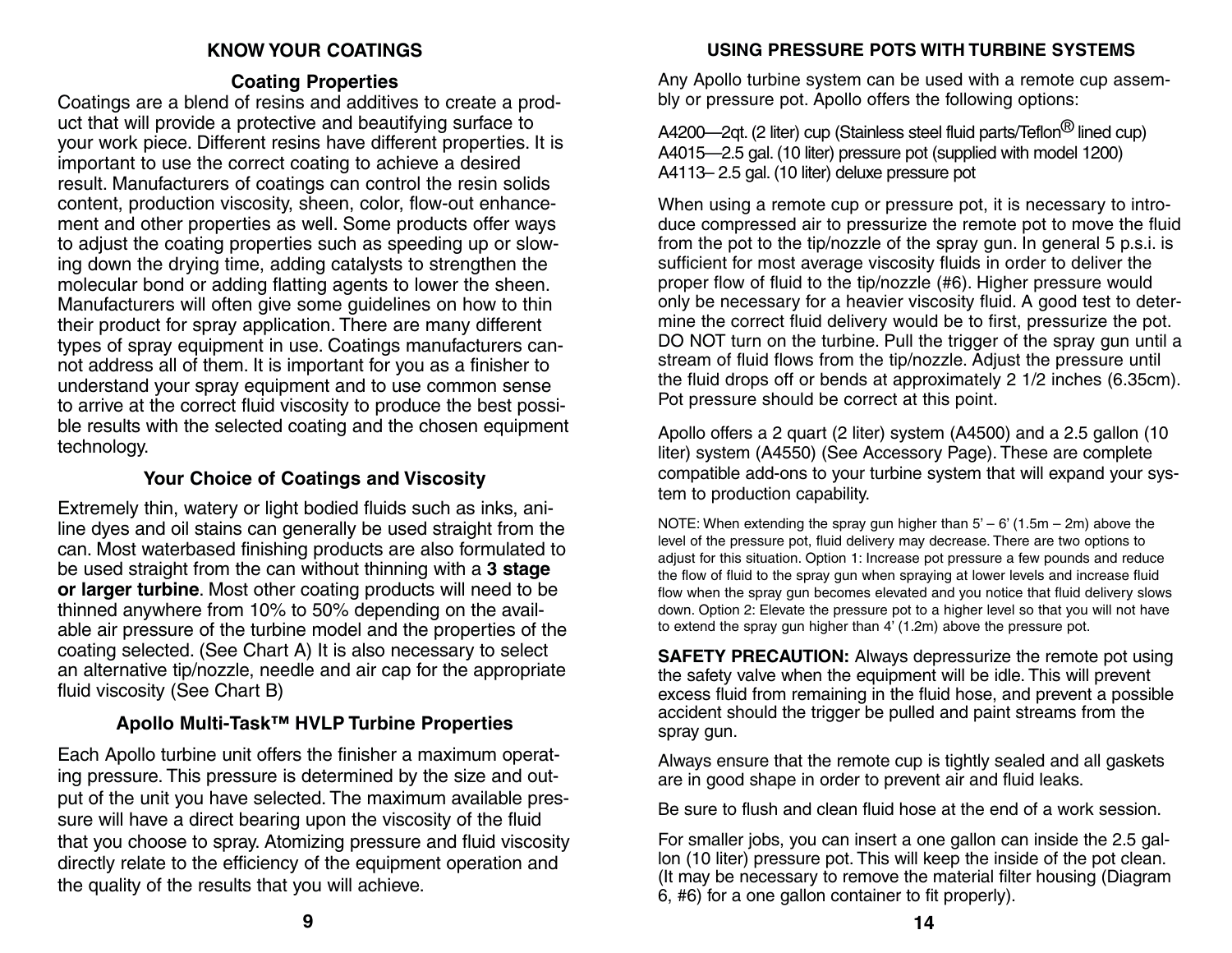#### **Keeping Your Apollo Multi-Task™ Spray Gun In Good Working Order When and how to clean your spray gun**

It is a good habit and practice to clean your spray gun at the end of each work session. The Apollo spray gun is easy to clean and maintain. A few minutes of time will ensure the continued good performance of your spray gun.

A full breakdown of the spray gun is not always necessary every time you spray. Often, a general inspection of the basic operating parts and a thorough rinse of the fluid passages will clean the spray gun sufficiently for the next use. This will depend on the coating you are using, the quantity of fluid you have sprayed and your general spray habits. After you have finished spraying, follow these simple steps to clean your Apollo spray gun:

Note: Detailed information regarding assembly and disassembly, cleaning and adjustments are included with your spray gun and are also available on the Apollo website at **www.hvlp.com/library/index.htm**.

1. Empty any unused coating from the cup and wash out any residue with an appropriate cleaner compatible with the coating, or water if using water based material. Partly fill the cup with cleaner and spray through the gun to flush out the material passages.

There are a few additional areas of the spray gun that may need attention when cleaning and/or adjusting. Inspect, clean and/or adjust as required.

- 2. Inspect the air cap (#2). Ensure that the air holes in the horns of the air cap are clean and there is no blockage of coating. Refer to detailed instructions with your spray gun for best cleaning method.
- 3. Inspect tip/nozzle (#6) for any coating deposit. Remove and clean as required. Refer to detailed instructions with your spray gun for removal and best cleaning method.
- 4. Inspect fluid needle (#15) for any dried paint deposits. Removal of needle will be necessary for this task. Refer to detailed instructions with your spray gun for removal and best cleaning method.
- 5. Inspect Air feed tube and non-return valve (#25). Remove, clean and/or replace as required. Before disassembling any part of the air feed tube and associated parts, refer to detailed instructions with your spray gun for inspecting, cleaning and/or replacement. NOTE: *Do not try to remove the 90° brass block (#30) on the top of the cup assembly as it is sealed into place in the factory. Attempting to remove this part can cause it to break off.*
- 6. Inspect the cup top gasket (#32) located under the cup top housing. Clean and/or replace as required. Refer to detailed instructions with your spray gun for removal, cleaning and/or replacement.
- 7. Inspect for paint around the gland seal (#22). If required, clean, and readjust. Refer to detailed instructions with your spray gun for best cleaning method and/or replacement.
- 8. Lubrication: Use a spray gun lubricating oil around all threaded parts (Material flow adjusting screw (#18), flow screw insert (#17), air cap ring (#1), and the air cap housing). In addition, put a small spot of lubricating oil on the needle assembly (#15) where it passes through the gland seal (#22) to ensure smooth and easy movement of the needle assembly. Be careful not to apply too much lubrication at this point so as not to contaminate any material that may come in contact with the needle assembly.

The available air volume and pressure at the air cap of the spray gun will meet the delivery of fluid coming out of the tip/nozzle to create a fine mist called atomization. The mist travels directly to your work piece where it blends together to form a connected wet film. Achieving a smooth, level surface will depend on the proper relationship between available atomizing pressure, the viscosity of the coating being applied and the properties of the coating.

#### **CHART A TURBINE PERFORMANCE**

| <b>MODEL</b> | <b>TURBINE SIZE</b> | <b>UNRESTRICTED</b><br><b>PRESSURE</b> |
|--------------|---------------------|----------------------------------------|
| 700          | 2 STAGE             | 4.5PSI                                 |
| 800          | 3 STAGE             | 5.5PSI                                 |
| 900          | 3 STAGE             | 6.0PSI                                 |
| 1000         | 4 STAGE             | 8.0PSI                                 |
| 1100         | 2 & 3 STAGE         | 3.5PSI-10PSI                           |
| 1200         | 2 & 3 STAGE         | 3.5PSI-10PSI                           |

#### **CHART B TIP, NEEDLE, AIR CAPS & VISCOSITY**

| <b>TIP/NEEDLE</b><br><b>SIZE</b> | <b>APPLICATION</b>                                                                                                                                               | <b>VISCOSITY</b><br>ZAHN #2 | <b>AIR CAP</b>                   |
|----------------------------------|------------------------------------------------------------------------------------------------------------------------------------------------------------------|-----------------------------|----------------------------------|
| .755MM<br>(.0295)(#1)            | Inks, Dyes, Stains, extremely thin vis-<br>cosity fluids, Water based finishes                                                                                   | 16<br>seconds               | (A)<br>A5201                     |
| 1.0MM<br>$(.039)$ (#2)           | All purpose, thin lacquers, thin enamels,<br>Water based finishes, Automotive,<br>Marine, Airplane finishes                                                      | $16 - 18$<br>seconds        | (A)<br>A5201                     |
| 1.5MM<br>$(.059)$ (#3)           | Catalyzed lacquers, Conversion Varnish,<br>Primers, Automotive, Marine, Airplane<br>finishes, Varnish, High Viscosity<br>Industrial Coatings, Urethanes, Enamels | $18 - 24$<br>seconds        | $(A)$ or $(B)$<br>A5201<br>A5297 |
| 2.0MM<br>(.079) (#4)             | Thinned latex paint, Multi-color, Heavy<br>Primers, Butyrate, Nitrate dope, High<br><b>Viscosity Industrial Coatings</b>                                         | $24 - 35$<br>seconds        | (B)<br>A5297                     |
| 2.5MM<br>(#5)<br>(.098)          | Thinned latex paint, Multi-color, Faux,<br>Solvent adhesives, Wax-based strippers                                                                                | $35+$<br>seconds            | B)<br>A529                       |